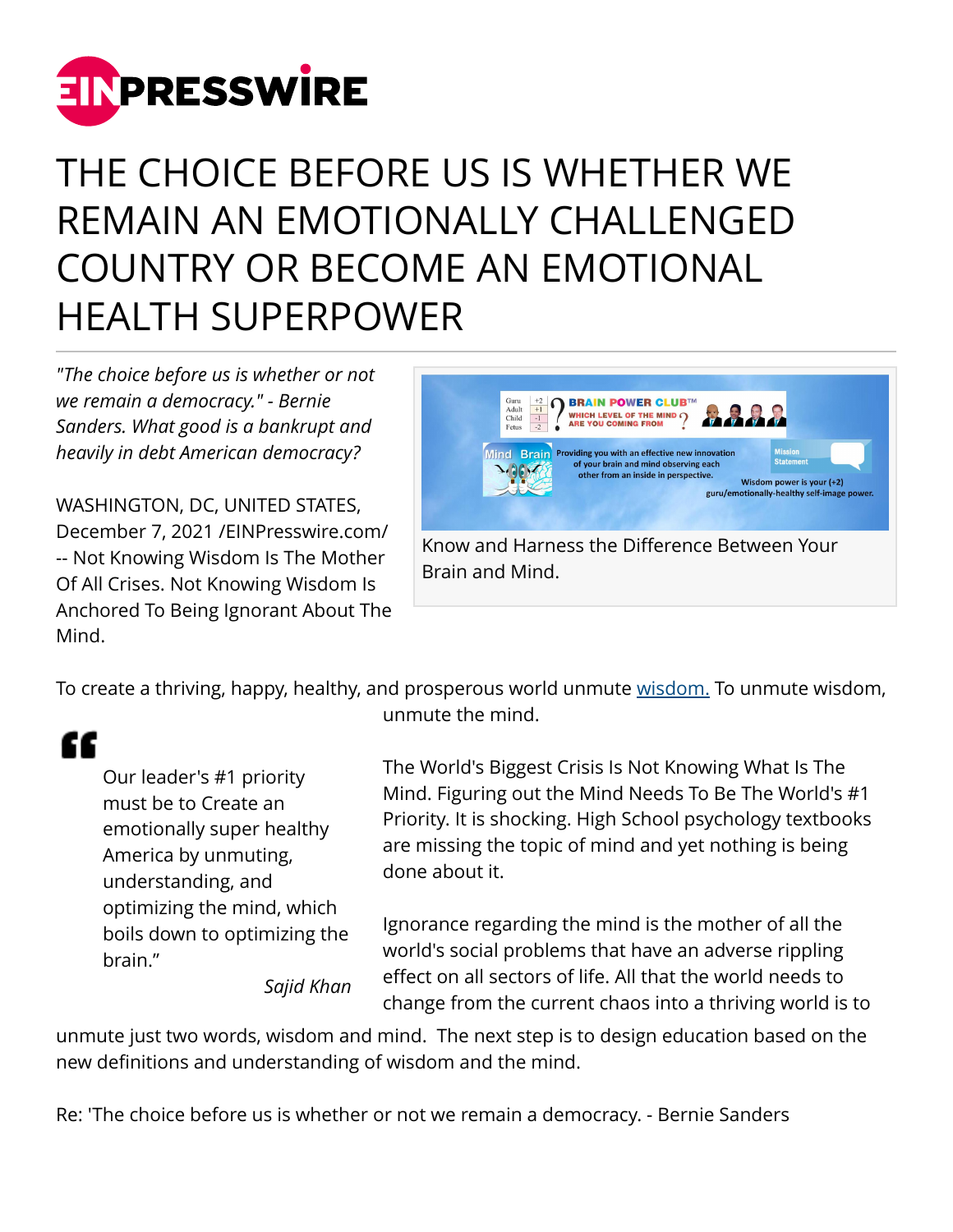The choice before us is whether we remain an emotionally challenged country or become an emotional health superpower. I have approached our presidents, governors, and senators, including Bernie, and have received only silence. I approached the President of the UAE with the following letter and already there is a response.

## To:

His Highness Sheikh Khalifa bin Zayed Al Nahyan

President and Ruler of UAE Abu Dhabi.

Your Highness:

Thanks to Your Highness' incisively brilliant leadership the whole world is in a much better place.

I have a simple Wisdom 3.0 formula that has trillion dollars and priceless applications that I would like to offer Your Highness to harness as your own. From the current ignorance-powered world Your Highness can power the world with wisdom! Creating a wise world is the single biggest achievement in history ever, that Your Highness can accomplish.

The most effective contribution for creating a thriving world that Your Highness can achieve is to liberate the world from the tragic ignorance of not knowing, 'WHAT IS THE MIND'. The mind is the most important factor of life and yet we know so little about it, that there is no topic on the mind in High School psychology textbooks. Our experts have lumped the mind that generates professional expertise and the brain that generates emotional health which is the sauce of wisdom, as just the single entity of the mind, when

## Sajid Khan - Brain Freshness



Designer | Nichol

ZAPPOROO

Our Education System Has Cutting Edge Mind Education While Brain Education Is Under the radar Screen.

> YOU BATHE, **CLEAN** AND BRUSH EVERYDAY. **HOW ABOUT CLEANING YOUR** BRAIN EVERYDAY' GOOGLE: **EMOTIONAL HEALTH APP**

Wisdom education is brain cleaning education.